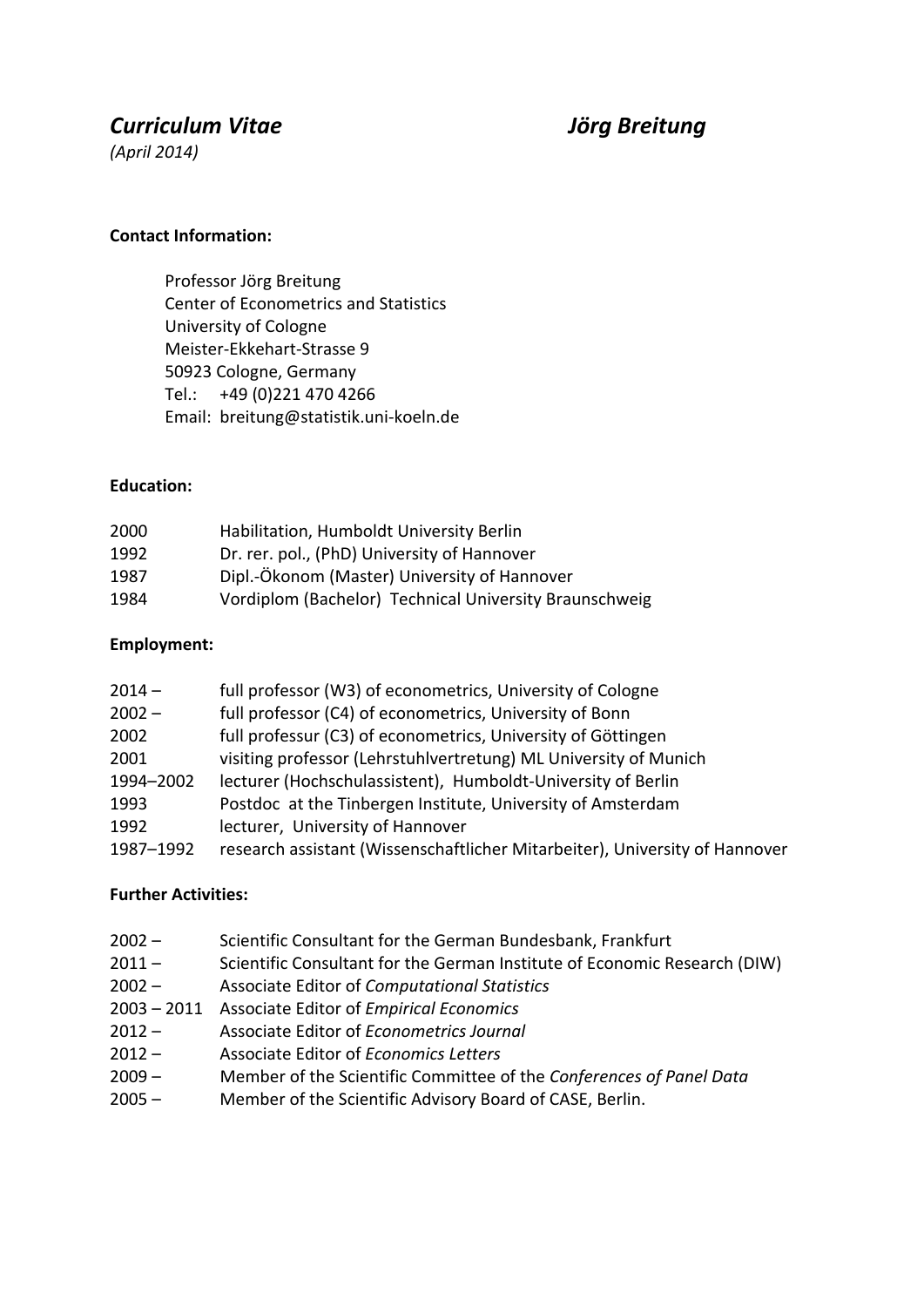# **Working Papers**

- **LM-type tests for slope homogeneity in panel data models** (joint with Christoph Roling and Nazarii Salish), April 2013.
- **Forecasting inflation rates using daily data: A nonparametric MIDAS approach**, (joint with Suma Elengikal and Christoph Roling), April 2013.
- **Testing for cointegration in high-dimensional systems** (joint with Gianluca Cubadda) January 2011.

## **Publications**

- *Testing for Serial Correlation in Fixed Effects Panel Data Models*, (joint with Benjamin Born), forthcoming in: *Econometric Reviews*, 2014.
- **Instrumental variable and variable addition based inference in predictive regressions**, (joint with Matei Demetrescu), forthcoming in: *Journal of Econometrics*, 2014.
- **The Analysis of Macroeconomic Panel Data**, forthcoming in: *Oxford Handbooks: Panel Data Analysis*, B. Baltagi (ed.), Chapter 15, forthcoming, 2014.
- **Factor Models** (joint with In Choi), in: EE *Handbook of Empirical Methods in Macroeconomics*, Nigar Hashimzade and Michael Thornton, Edward Elgar, 2013.
- **When Bubbles Burst: Econometric Tests based on Structural Breaks** (joint with Robinson Kruse), *Statistical Papers*, 54, 911 – 930
- **Lessons from a Decade of IPS and LLC** (joint with Joakim Westerlund), *Econometric Reviews*, 32 (2013), 547-591
- **A canonical correlation approach for selecting the number of dynamic factors** (joint with Uta Pigorsch), *Oxford Bulletin of Economics and Statistics*, 75 (2013), 23-36.
- **Quantifying survey expectations: What's wrong with the probability approach?** (joint with Maik Schmeling, *International Journal of Forecasting*, 29 (2013) 142–154
- **Testing for Speculative Bubbles in Stock Markets: A Comparison of Alternative Methods** (joint with Ulrich Homm), *Journal of Financial Econometrics*, 10 (2012), 198-231.
- **GLS estimation of dynamic factor models**, (joint with Jörn Tenhofen), *Journal of the American Statistical Association*, 106 (2011), 1150–1166.
- **Testing for structural breaks in dynamic factor models**, (joint with Sandra Eickmeier), *Journal of Econometrics*, 163 (2011), 71–84.
- **Simple Regression Based Tests for Spatial Dependence**, (joint with Benjamin Born), *Econometrics Journal*, 14 (2011), 330–342.
- **Generalized Estimation Equations: Notes on the Choice of the Working Correlation Matrix**, Comment, *Methods of Information in Medicine*, 2010, p. 426-427.
- **Assessing the Rationality of Survey Expectations: The Probability Approach**, *Journal of Economics and Statistics,* Vol. 228 (2009), 630-643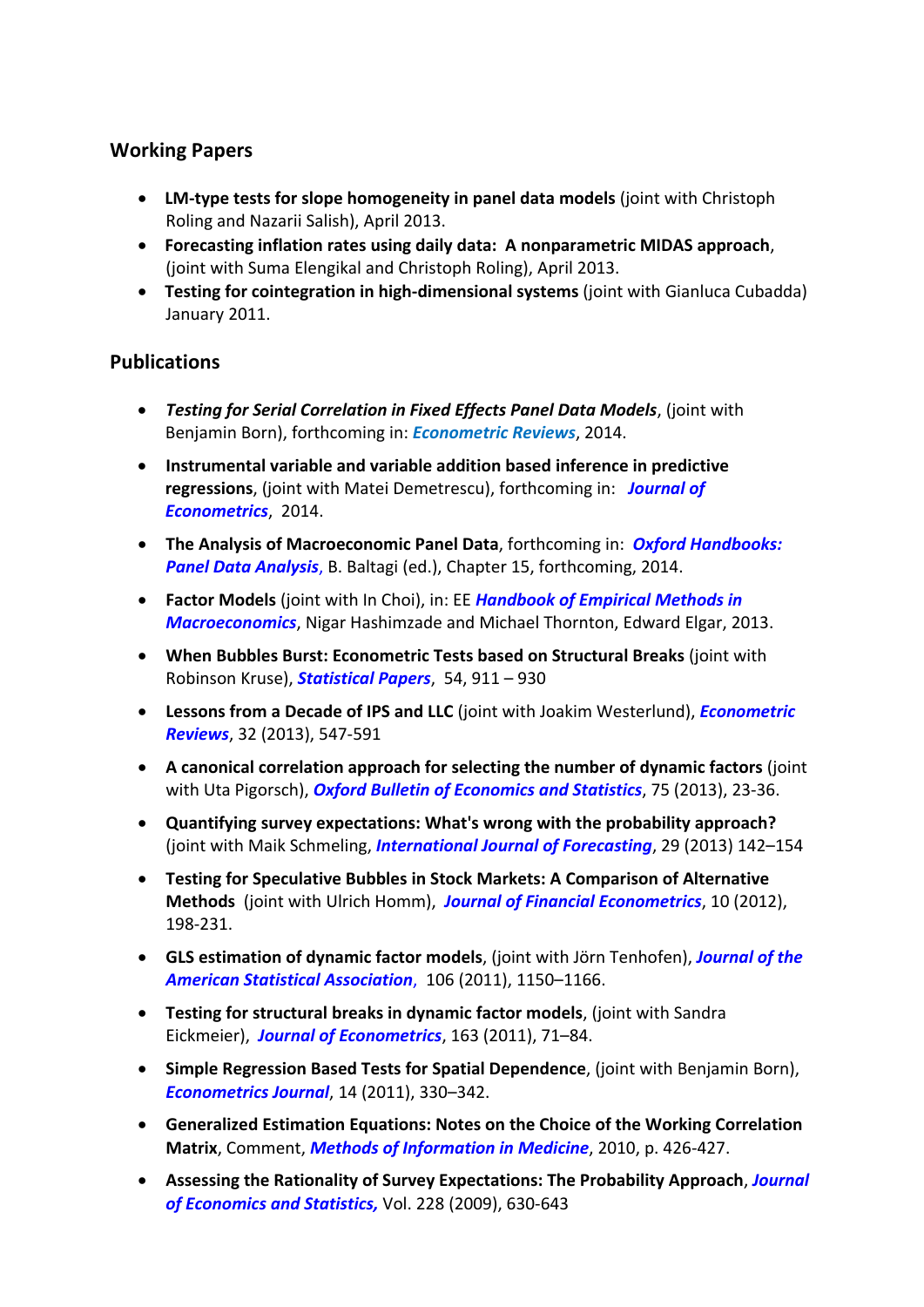- **Unit root testing in practice dealing with uncertainty over the trend and initial condition**, Comment, *Econometric Theory*, 25 (2009), p. 649-653
- R**eal-time forecasting of German GDP based on a large factor model with monthly and quarterly data,** (joint with Christian Schumacher), *International Journal of Forecasting*, 24 (2008), 386–398
- **Testing for Unit Roots in Panels with a Factor Structure,** (joint with Samarjit Das), *Econometric Theory*, 24 (2008), 88-108
- **Unit Roots and Cointegration in Panels**, (joint with Hashem Pesaran), in: L. Matyas and P. Sevestre (eds), *The Econometrics of Panel Data: Fundamentals and Recent Developments in Theory and Practice*, Kluwer Academic Publishers, 2008, Chap. 9, p. 279-322. PDF-file
- **Longitudinal Data Analysis with Linear Regression**, (joint with Remy Slama and Axel Werwatz), in: W. Härdle, Y. Mori and P. Vieu (eds), *Statistical Methods for Biostatistics and Related Fields*, Heidelberg: Springer, 2006
- **How Synchronized are Central and East European Economies with the Euro Area? Evidence from a Structural Factor Model** , (joint with Sandra Eickmeier), *Journal of Comparative Economics*, 34 (2006), 538-563
- **Testing for short- and long-run causality: A frequency domain approach,** (joint with Bertrand Candelon), *Journal of Econometrics,* 12 (2006), 363-378
- **A Residual-Based LM Type Test Against Fractional Cointegration** , (joint with Uwe Hassler), *Econometric Theory,* 22 (2006), 1091-1111
- **Bidder behavior in repo auctions without minimum bit rate: Evidence from the Bundesbank,** (joint with Tobias Linzert and Dieter Nautz), *Journal of International Financial Markets, Institutions and Money*, 16 (2006), 215-230
- **Dynamic Factor Models** (joint with Sandra Eickmeier) in: O. Hübler and J. Frohn (eds.), *Modern Econometric Analysis*, Chapter 3, Springer 2006.
- **A parametric approach to the estimation of cointegration vectors in panel data,**  *Econometric Reviews,* 24 (2005), 151-173
- **Panel Unit Root Tests Under Cross Sectional Dependence,** (joint with Samarjit Das) *Statistica Neerlandica,* 59(4), (2005), 1-20
- *Purchasing Power Parity during Currency Crises: A Panel Unit Root Test under Structural Breaks,* (joint with Bertrand Candelon), *Review of World Economics*, 141 (2005), 124-140
- **Structural Vector Autoregressive Modelling and Impulse Response Analysis,** (joint with Ralf Brüggemann and Helmut Lütkepohl), in: H. Lütkepohl and M. Kräzig (eds.), Applied Time Series Econometrics, Cambridge University Press, Cambridge, 2004, Chapter 4
- **Nonparametric Tests for Unit Roots and Cointegration,** *Journal of Econometrics,* 108 (2002), 343-363
- **On the Properties of Some Tests for Common Stochastic Trends,** (joint with Carsten Trenkler), *Econometric Theory*, 18 (2002), 1336-1349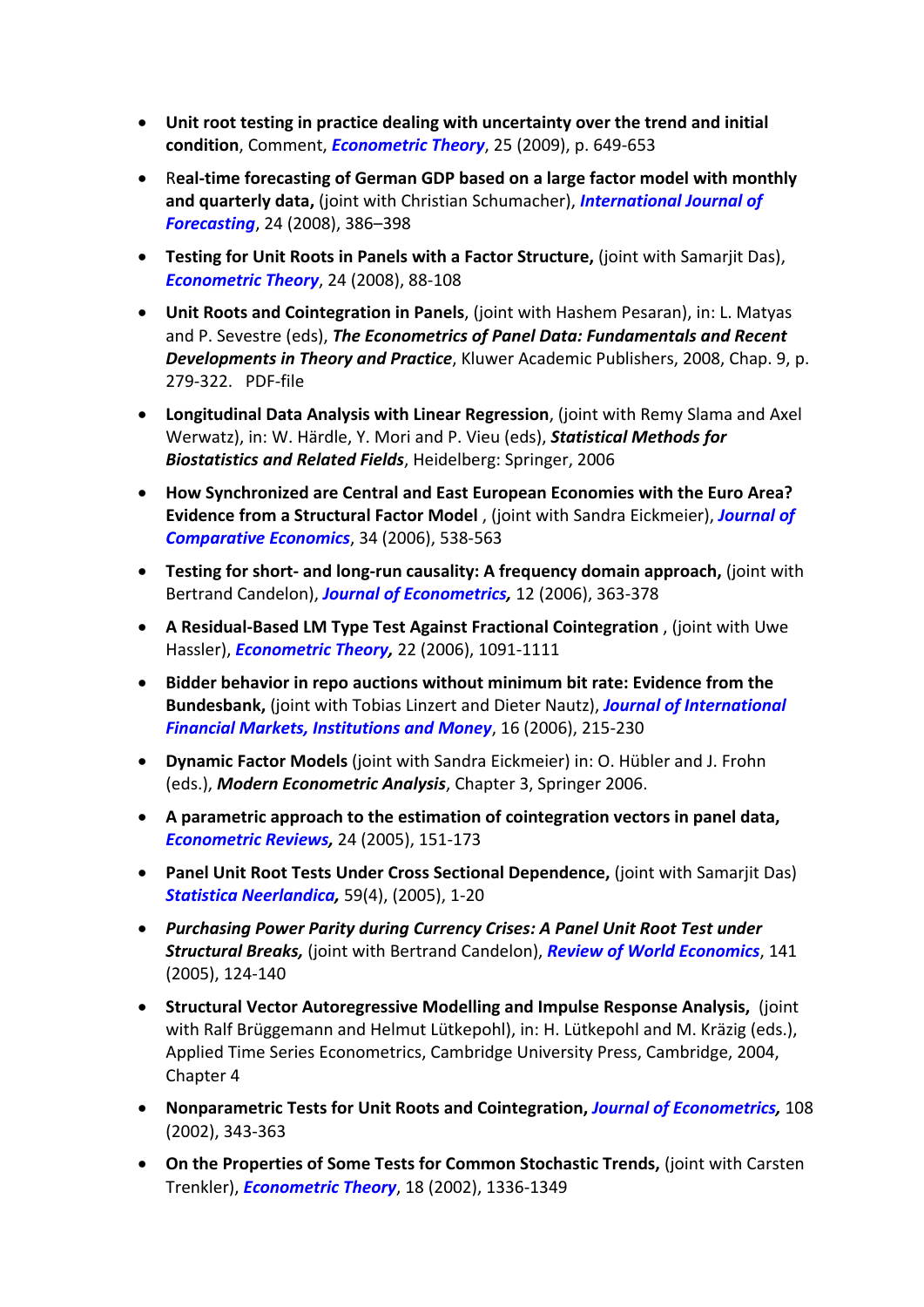- **Temporal Aggregation and Spurious Instantaneous Causality in Multiple Time Series Models***,* (joint with Norman R. Swanson), *Journal of Time Series Analysis,* 23 (2002), 651-666
- **Inference on the Cointegration Rank in Fractionally Integrated Processes ,** (joint with Uwe Hassler) , *Journal of Econometrics,* 110 (2002), 167-185
- **Prognoseeigenschaften alternativer Indikatoren für die Konjunkturentwicklung in Deutschland** (joint with Doris Jagodzinski), *Konjunkturpolitik,* 47 (2001), 292-314
- **The empirical performance of the ECB's Repo auctions: Evidence from aggregated and individual bidding data** (joint with Dieter Nautz), *Journal of International Money and Finance,* 20 (2001), 839-856
- **Rank Tests for Nonlinear Cointegration Relationships,** *Journal of Business and Economic Statististics,* 19 (2001), 331-340
- **A Convenient Representation for Structural Vector Autoregressions,** *Empirical Economics,* 26 (2001), 447-459
- **Is there a Common European Business Cycle? New Insights from a Frequency Domain Analysis** (joint with Bertrand Candelon), *Vierteljahrshefte zur Wirtschaftsforschung,* 70 (2001) 331-338
- **Nonlinear Error Correction and the Efficient Market Hypothesis: The case of dual class shares,** (joint with C. Wulff), **German Economic Review,** 2 (2001), 419-434
- **Structural Inference in Cointegrated Vector Autoregressive Models**, Habilitation Thesis, Humboldt University Berlin, July 2000, e-book
- **The Local Power of Some Unit Root Tests for Panel Data,** in: B. Baltagi (ed.), Nonstationary Panels, Panel Cointegration, and Dynamic Panels, **Advances in Econometrics,** Vol. 15, JAI: Amsterdam, 2000, p. 161-178. Abstract, PS-file for full WP version
- **The Beveridge-Nelson Decomposition: A Different Perspective with New Results,**  (joint with V. Gomez), *Journal of Time Series Analysis,* 20 (1999), 527-536
- **Alternative GMM Methods for Nonlinear Panel Data Models,** (joint with M. Lechner), in: Matyas, L. (ed.), *Generalised Methods of Moments Estimation*, Cambridge University Press, 1999, 248-274
- **Simulation Based Methods of Moments in Empirical Finance,** (joint with R. Liesenfeld), in: Matyas, L. (ed.), *Generalised Methods of Moments Estimation*, Cambridge University Press, 1999, 275-298
- **Short Run Comovement, Persistent Shocks and the Business Cycle,** (joint with M. Heinemann), *Jahrbücher für Nationalökonomie und Statistik,* 217 (1998), 436-448
- **Neuere Entwicklungen auf dem Gebiet ökonometrischer Strukturmodelle: Strukturelle Vektorautoregressionen,** *Ifo Studien*, 44 (1998), 371-392
- **Impulse Response Analysis of Vector Autoregressive Processes,** (joint with H. Lütkepohl), in: Heij, C., Schumacher, H., Hanzon, B. and Praagman, C., *System Dynamics in Economic and Financial Models*, New York: John Wiley (1998)